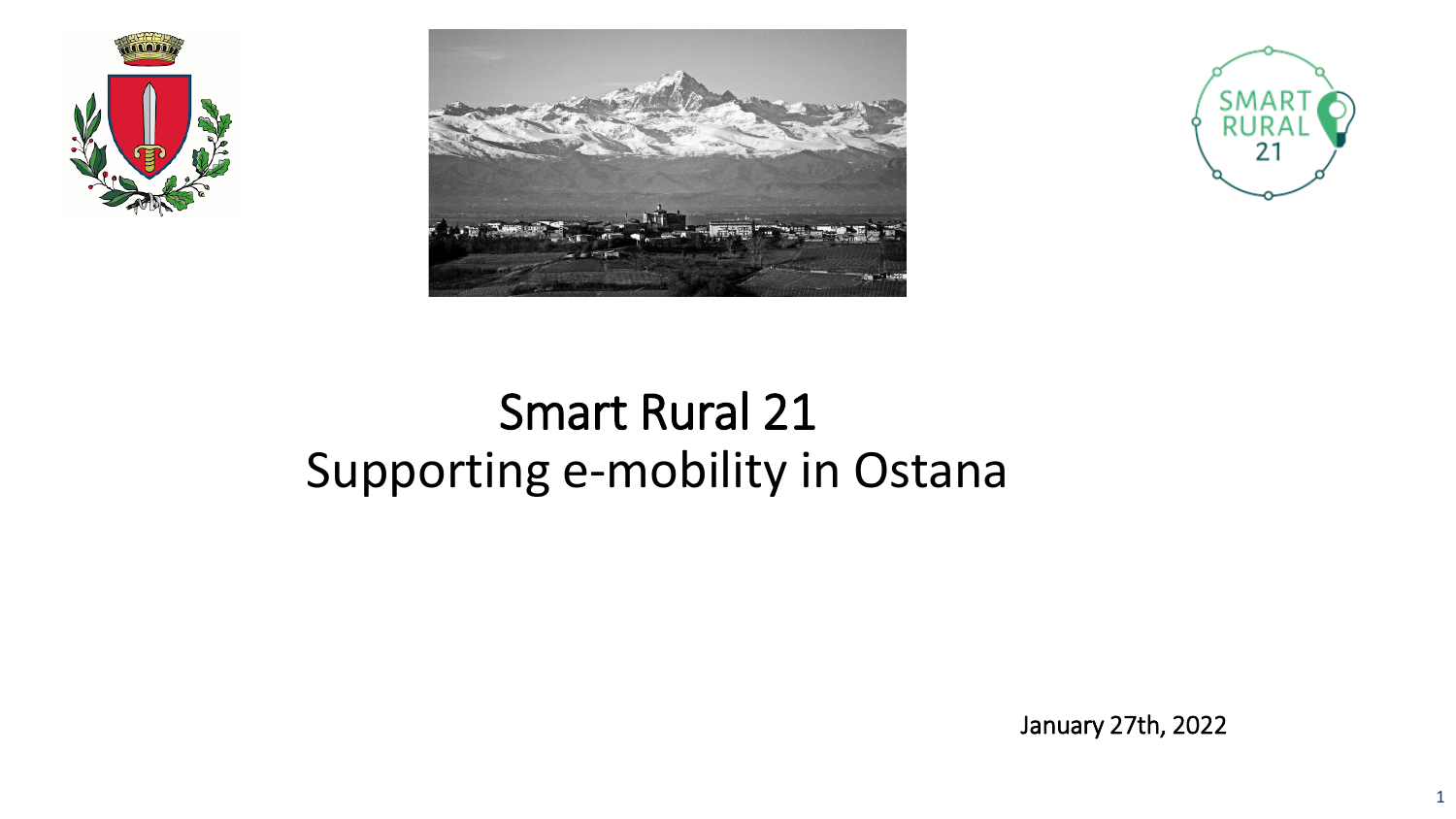

## **The design process**



- *Define an executive and sustainable path for freight management services and the arrival and departure of tourists*
- *Identify a management strategy for "community mobility", understood as permanent and occasional*
- *Develop an action plan for the enhancement of the experience and communication.*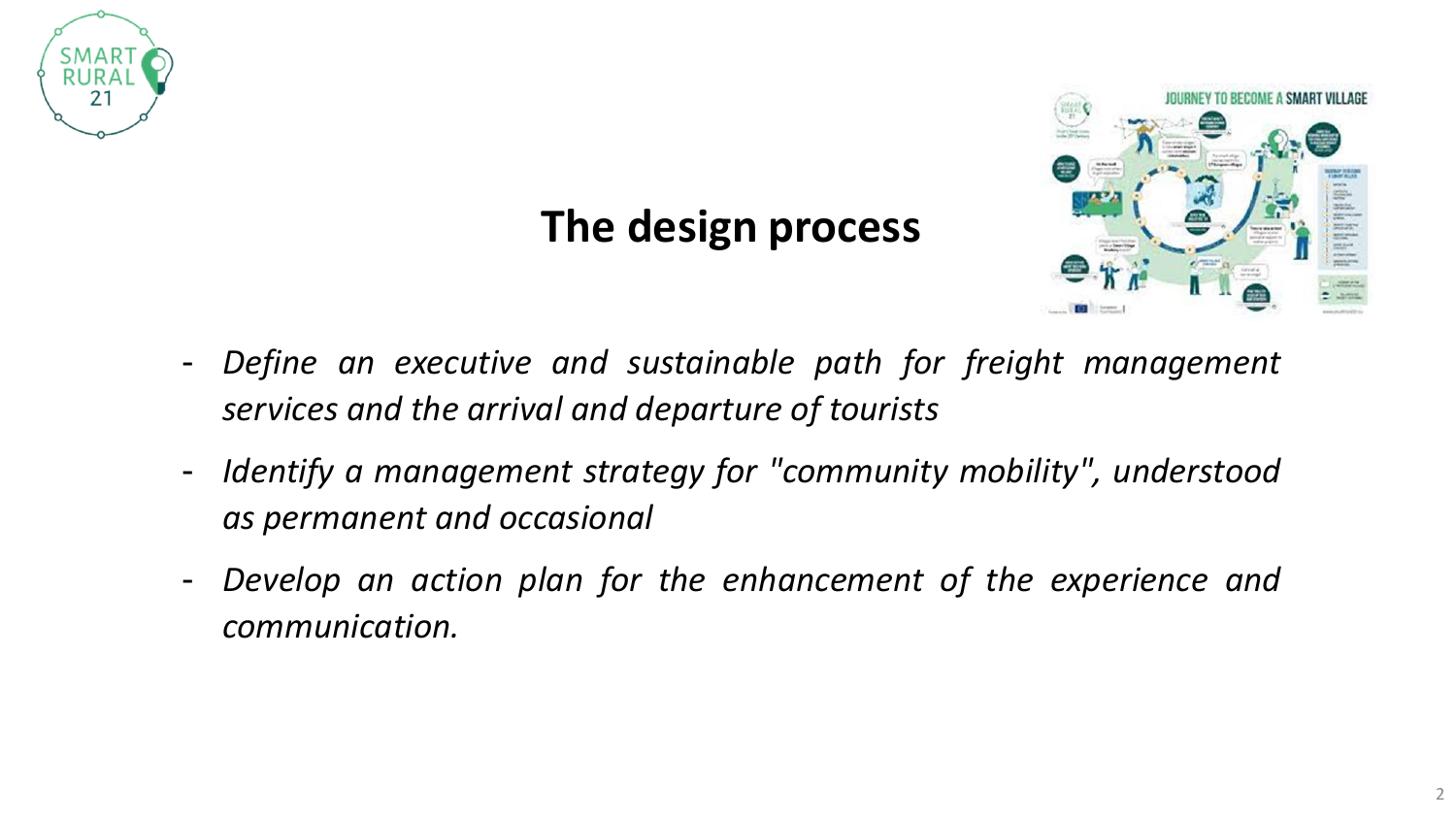

## **Ostana Smart Village Strategy Objective**

keep the village alive and give services to new and actual inhabitants through smart mobility, social housing, cultural and social innovation, forest management.

#### **Operational objective 1.1: Sustainable mobility**

In order to decrease CO2 emissions and overcrowding, Ostana intends to develop a new mobility model based on wider use of electric mobility, creation of a local car pooling system, installation of new infrastructure for recharging electric bikes and the creation of new interchange areas for intermodal mobility.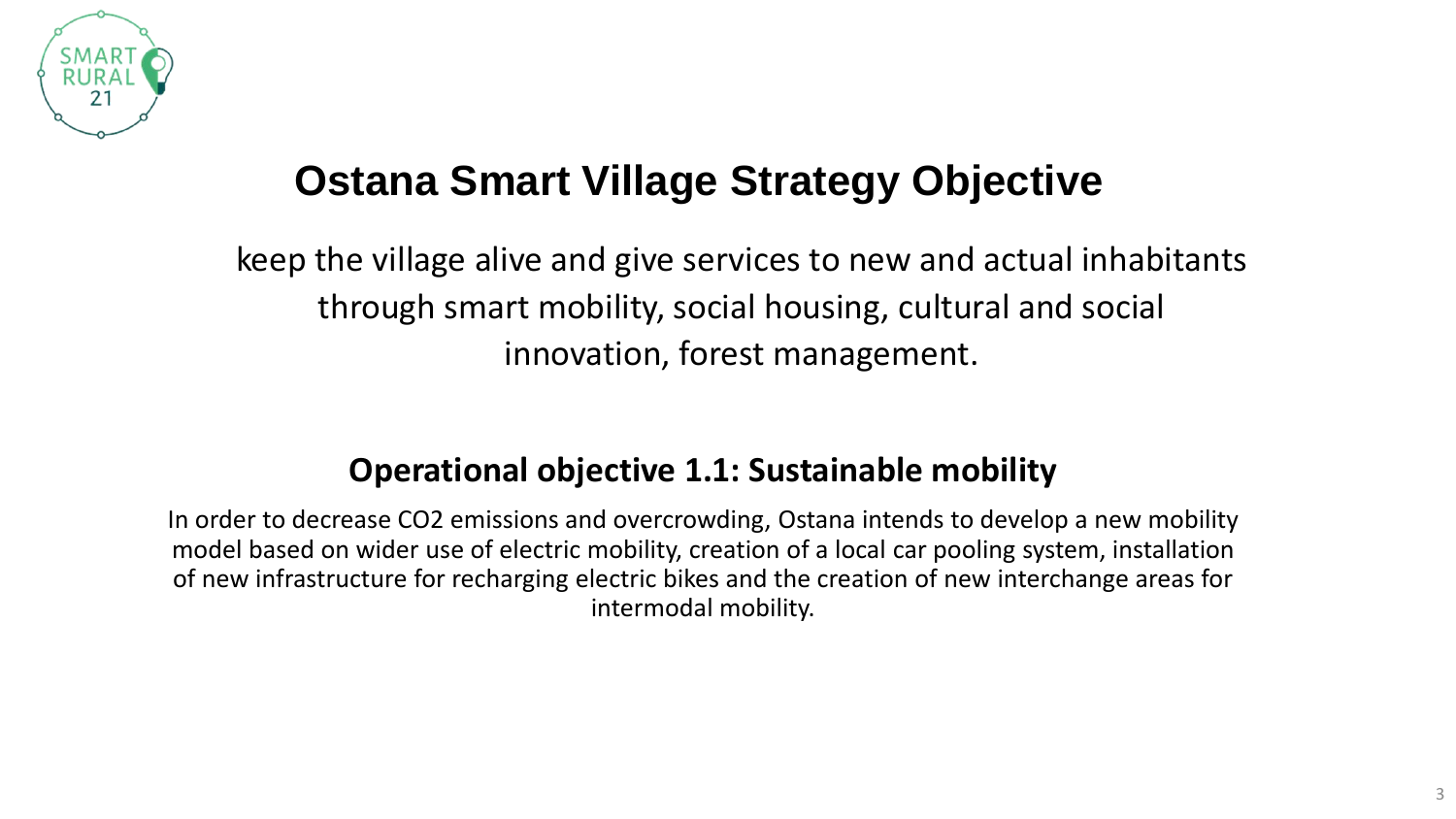



## **Electrification vs. sustainability**

the environment protection and enhancement of assets

**as**

### **Individual mobility vs. environment specialization**

internal and external impacts long and short term costs energy and data network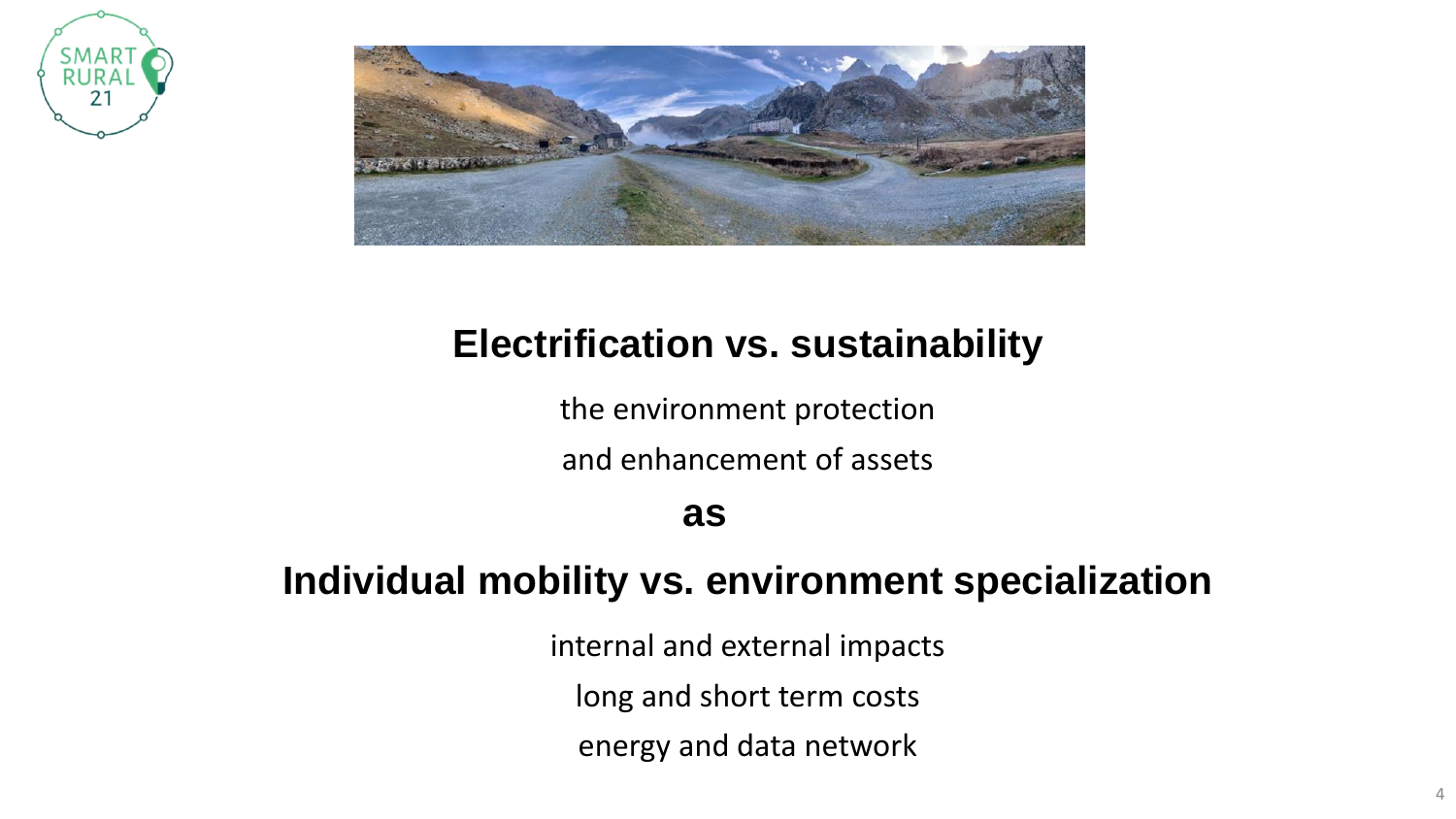

### **Tree of objectives**

#### **Strategic and Specific Objectives**

#### 1. reduction of mobility linked to emissions

1.1 development of mobility consistent with the territory, or the use of footpaths

1.2 activation of individual mobility services such as e-bikes, car and van sharing, or car pooling

1.3 activation of electric collective public transport services

#### 2. promotion of electric mobility

2.1 installation of charging points for bikes and vehicles in the various hamlets

2.2 development of a regulation for mobility

2.3 activation of a community van sharing service

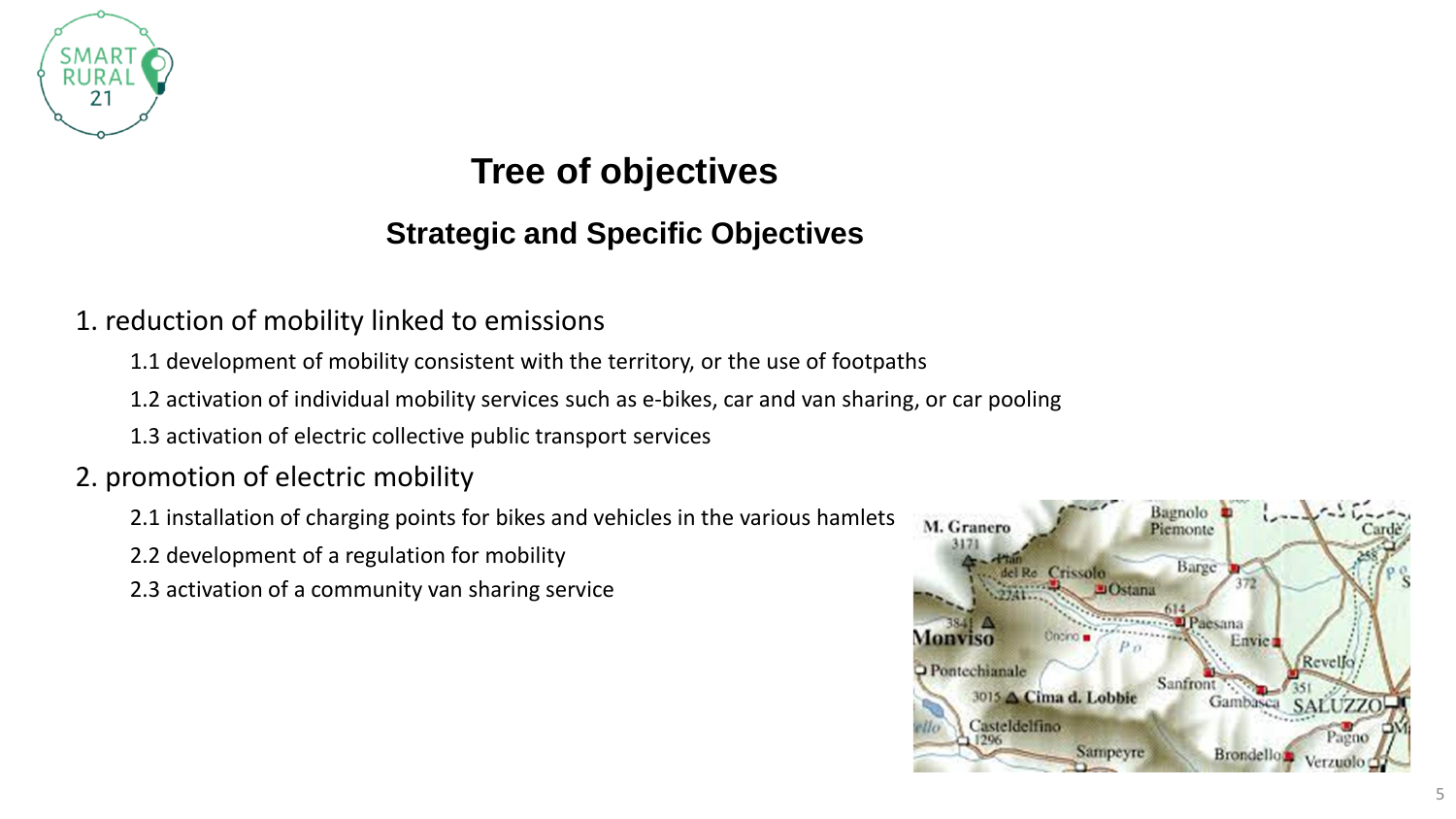

# **Intervention Actions**

- **1.1** Qualification of the path and pedestrian system inside the perimeter of residential areas in the municipal area offering an alternative mobility infrastructure for people
- **1.2** The development of a service for sharing electric bikes and electric vehicles would complement the transport needs. A sharing platform can offer the basic system for the management of the service alongside a fleet of vehicles that could also be of heterogeneous origin and ownership.
- **1.3** Connection to the regional public transport network, enhancing stops in the village and updating means of transport to eliminate CO2 emissions.



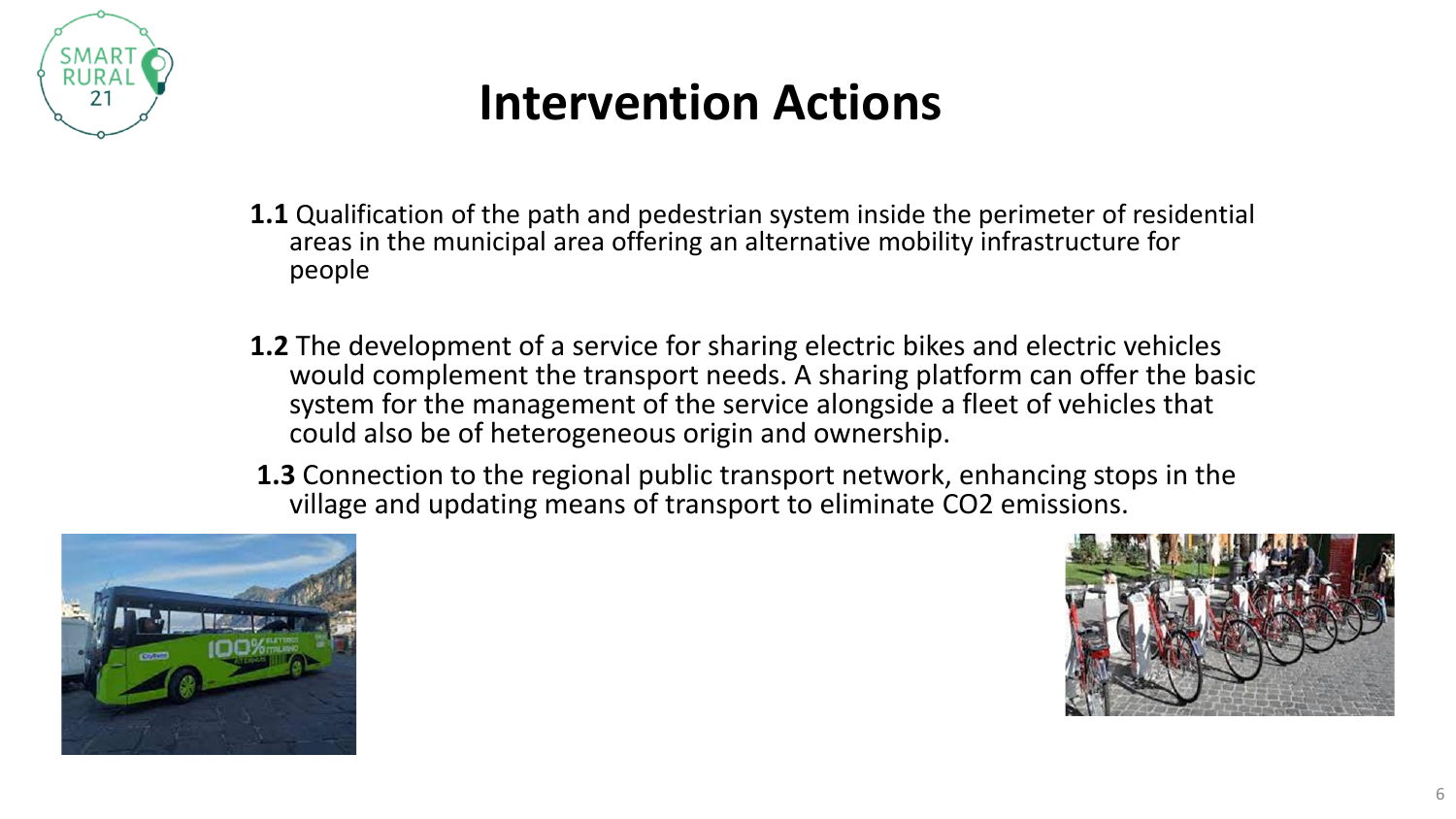

# **Intervention Actions**

**2.1** Infrastructure the area with recharging points, both public and private.

- **2.2** The elaboration and definition of a regulation for mobility, as well as the manifesto and programmatic path
- **2.3** Activate a "shared" and mediated use of a common vehicle / asset via a sharing platform



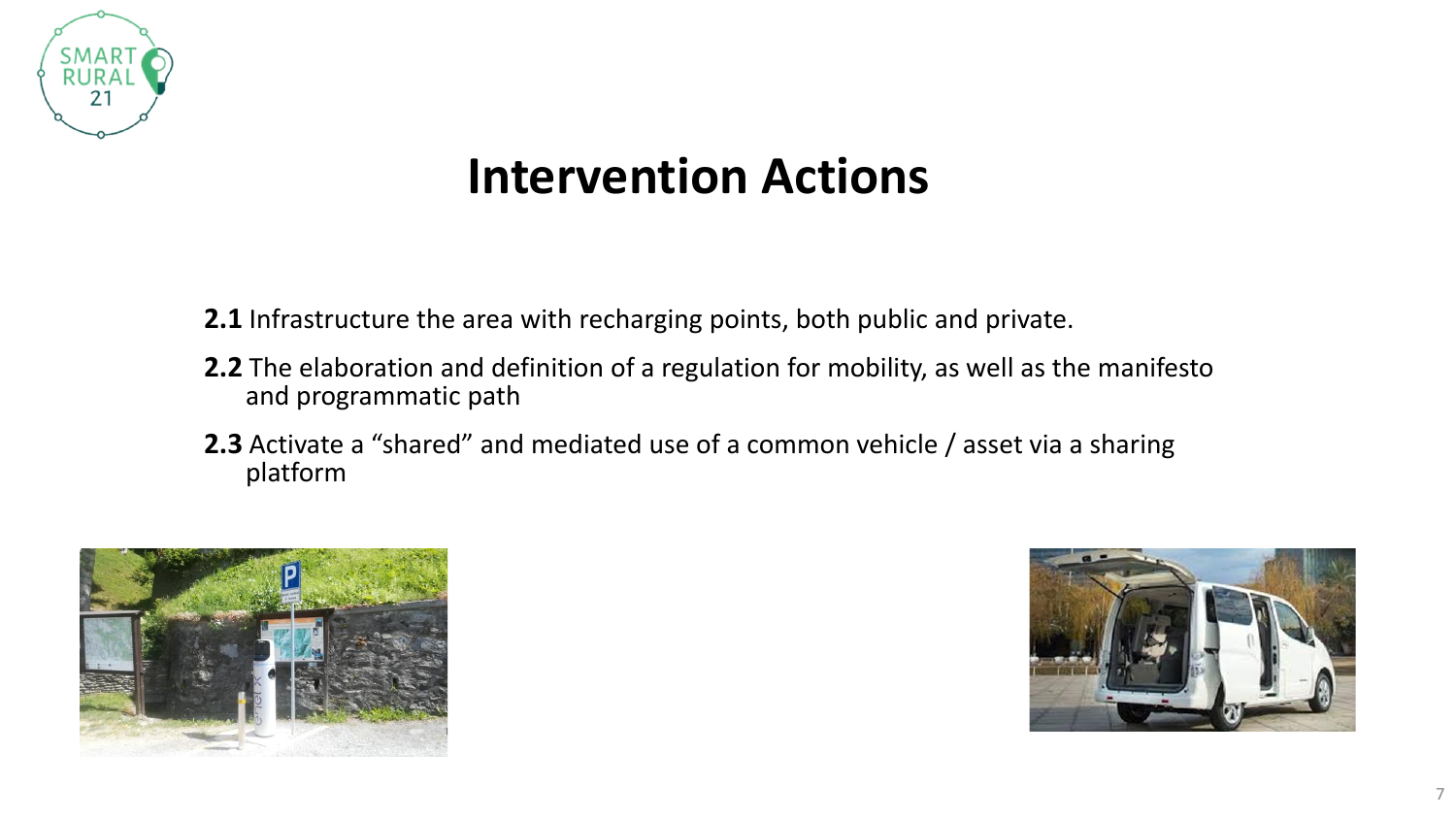

#### **Intervention Sheet1**

#### **Operational plan for the activation of a community service for the transport of goods and people**

- **Subject:** Cargo Vehicle / persons shared
- **Expected results**
	- Decreasing of circulating vehicles, decrease of polluting emissions
	- Innovation potential
- **Management solution:** platform for the management of booking, payment and vehicle monitoring (using applications already on the market and which can be integrated with those for e-bikes)

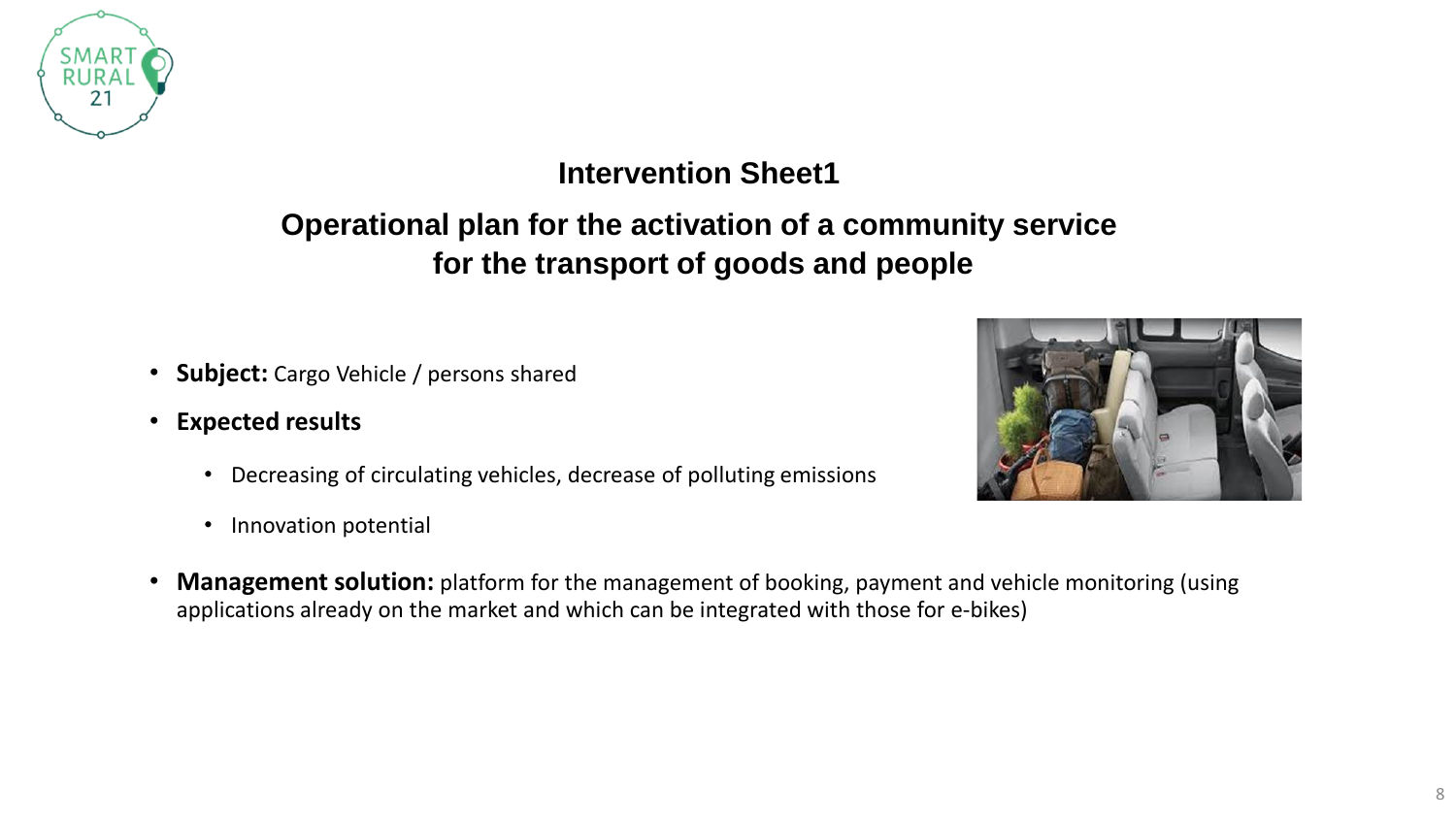

#### **Intevention Sheet 2**

#### **Access Flow and Park management for visitors**

- **Subject:** High flow access management to the municipal area
- **Technical Solution:**



o Activation of shuttles with efficiency

o Sustainable economic model

• **Funds that can be activated :**To be assessed whether it is possible to activate a CoP or similar financing for the qualification of mobility infrastructures, or even in the PNRR field. For the phase of pilot study and development of services, it is possible to ask for the intervention of companies in kind or in PPP, as well as a contribution from the Chamber of Commerce or other local bodies and foundations.

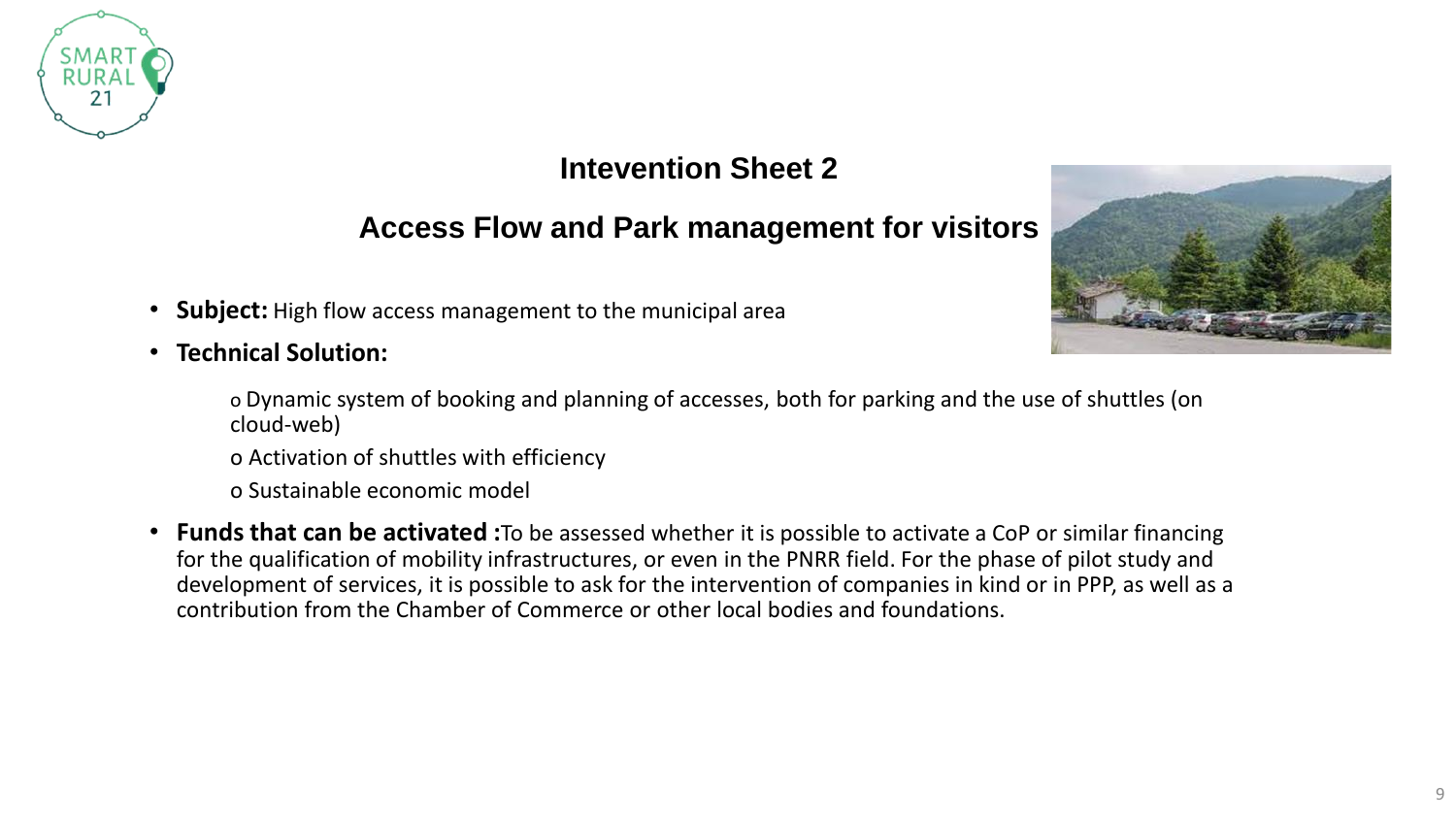

## **Strategic Elements**

- *preservation of the territory*
- *long term planning*
- *rules, habits, adhesion and trust*
- *metering and managing energy sources*
- *planned investments*